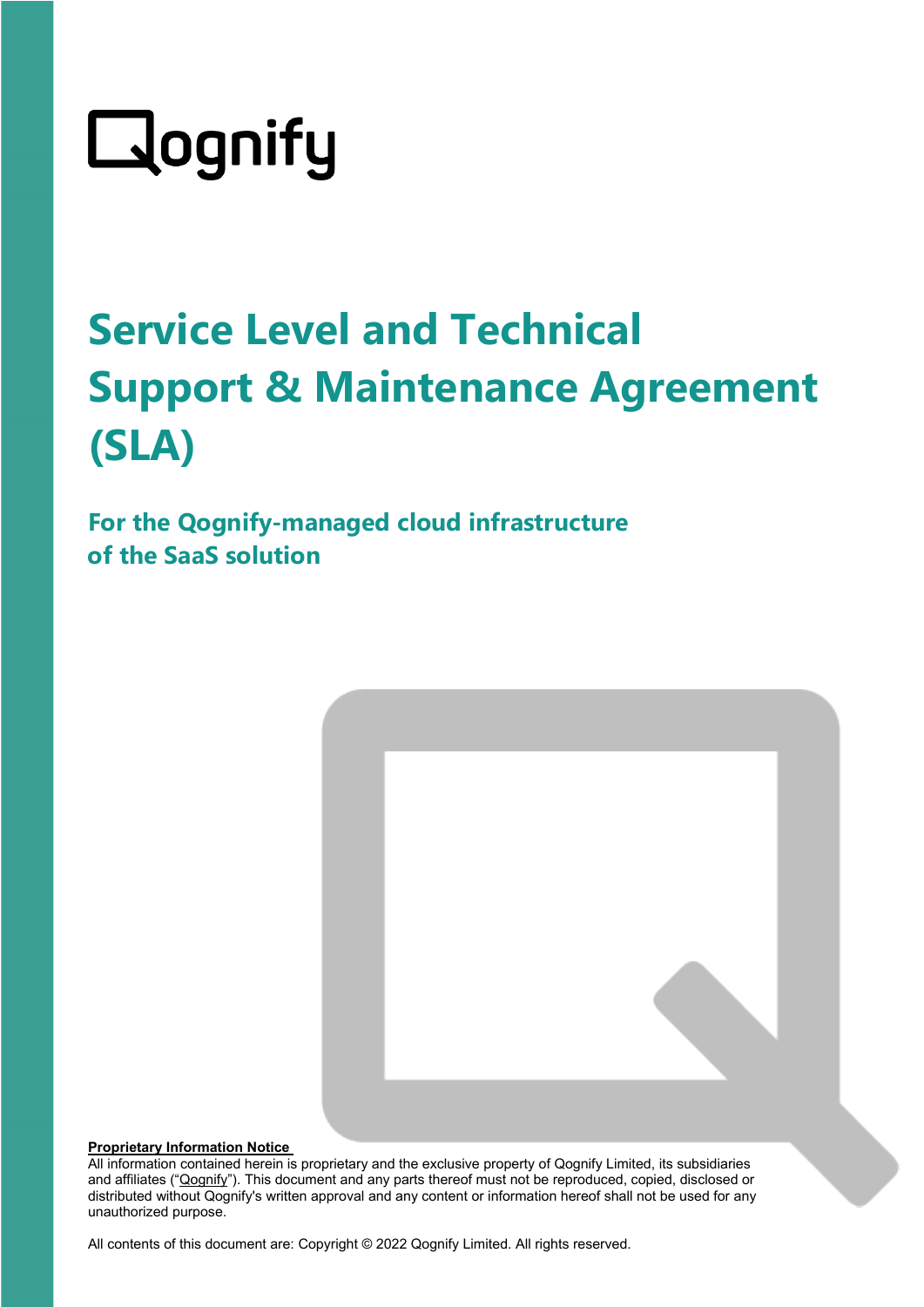### <u> J</u>ognify

Service Level and Technical Support & Maintenance Agreement (SLA)

#### **1 About this document**

QOGNIFY's software is offered for use either in an on-premises deployment on the customer's selfhosted platform or in a SaaS deployment on a cloud-hosted platform that QOGNIFY has set-up. This Service Level and Technical Support & Maintenance Addendum ("**SLA**") document outlines QOGNIFY's commitments to its customer (the legal entity acting through its representatives and authorized users) that uses the Solution pursuant to QOGNIFY's User Agreement to which this SLA is appended ("you", "your" or "yours"). This SLA is subject to the QOGNIFY User Agreement and it outlines QOGNIFY's commitments for the Solution's availability, updates and de-support and scheduled and unscheduled downtime for maintenance.

The "Solution" referred to in this SLA refers only to the Qognify-managed cloud infrastructure of the SaaS deployment model and this SLA document applies only if you use the Solution in the SaaS deployment model and applies only to the Qognify-managed cloud infrastructure of the SaaS deployment model.

Support and maintenance of QOGNIFY's software, whether deployed on the customer's self-hosted platform or in a SaaS deployment on a cloud-hosted platform that QOGNIFY has set-up, is subject to QOGNIFY's separate Software Maintenance Agreement (SMA) policy.

#### **2 Availability Commitment**

"Availability" means that the Qognify-managed cloud infrastructure of the SaaS deployment model is operating and accessible in terms of connectivity, computing, and storage capacity.

The Solution's target Availability is 99.5% per calendar-month and Availability is calculated as follows:

 $x = (y - z)/y$ 

- $(x)$  is the Availability during such month (expressed as a percentage)
- (y) is the total number of hours in such month minus the number of hours during such month in which the non-Availability is in circumstances that are Excluded (as defined below).
- $(z)$  is the number of hours in such month during which the Solution is not operating and accessible in terms of connectivity, computing and storage capacity (other than for reasons in the definition of "y" above) whilst no workaround, a hot fix or, a patch release was implemented which alleviates the issue, provided that QOGNIFY has been notified or is otherwise aware (or reasonably should be aware) of the issue.

"Excluded" circumstances are any of the following:

- **Planned Maintenance and Unplanned Maintenance for the Solution, as specified below under** the title "Scheduled and Unscheduled Downtime for Maintenance".
- Subscription to the Solution which is free-of-charge or for which you have not paid the applicable subscription fees.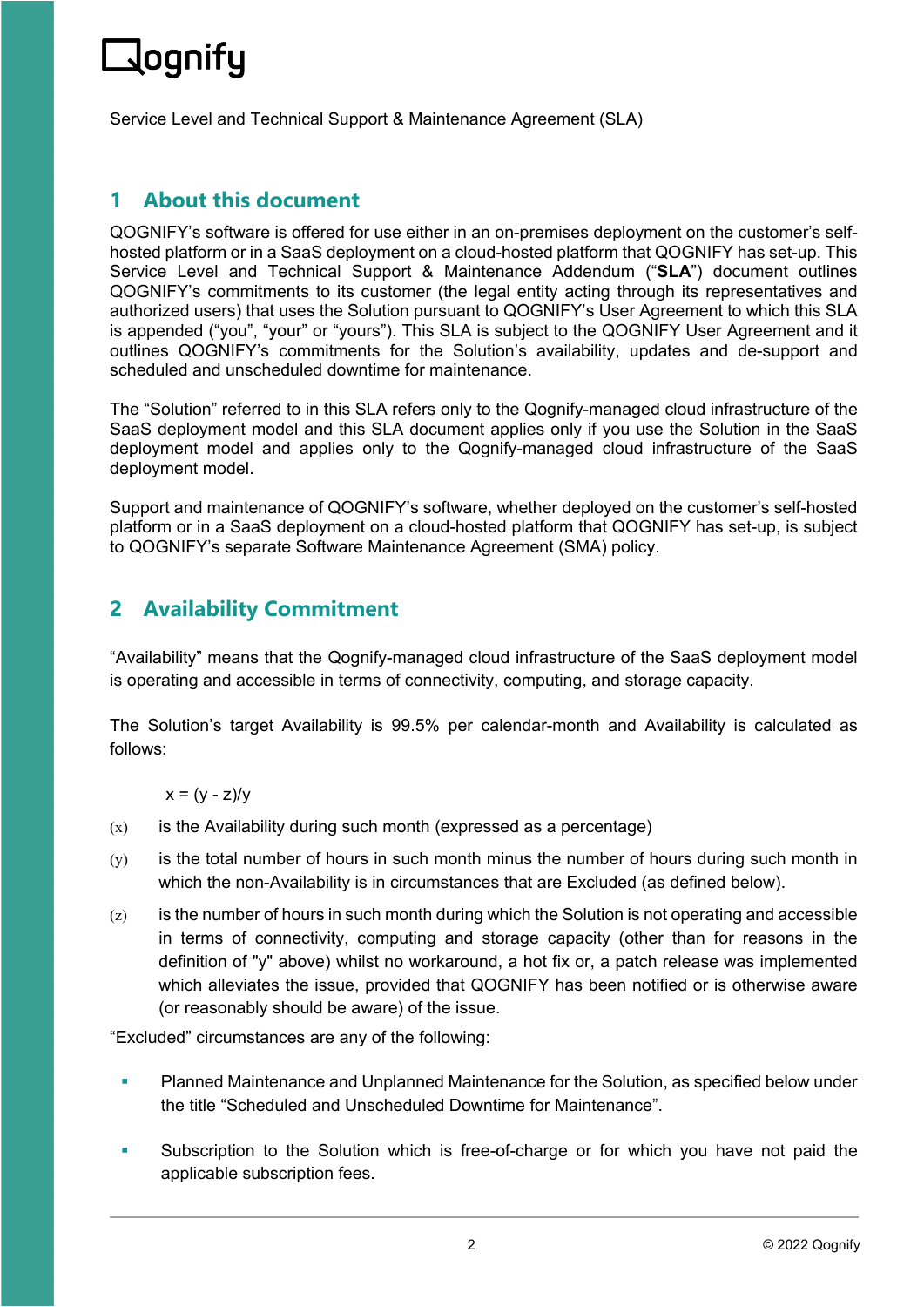### **R**ognify

Service Level and Technical Support & Maintenance Agreement (SLA)

- Issues outside QOGNIFY's reasonable control, such as force majeure events, issues with your third-party infrastructure or hardware providers (e.g., internet access provider) or broadscope internet failures.
- The Solution's non-Availability is due to your failure to follow the Solution's documentation or use-policies, or you use of the Solution in a manner inconsistent with the Solution's features and functions.
- Your continued use of the Solution in contravention of QOGNIFY's recommendations to you regarding such use.
- **ISSUES ARIST 2018 ISSUES ARISE 2018 ISSUES** 15 ISSUES are interested in the Solution's use agreement.
- The Solution's non-Availability is due to actions of malicious third parties (e.g., hackers).
- **Law enforcement activity or an order by a governmental agency or authority.**

Commencing upon the first full calendar-month that follows the first 90 days of your initial use of the Solution, and subject to the provisions of this "Performance Commitments" section, if the Availability of the Solution, measured by QOGNIFY as per the above, falls below 99.5% for the calendar-month, you will be entitled to a credit of 10%.

To clarify, non-availability of the QOGNIFY software, as opposed to non-Availability of the Qognifymanaged cloud infrastructure of the SaaS deployment model, is not covered by this Availability Commitment, and does not entitle you to any credit. QOGNIFY, in is discretion, will determine whether an issue arises from non-availability of the QOGNIFY software or from non-Availability of the Qognify-managed cloud infrastructure.

You may only:

- Claim Credit in the event the Availability falls below the figure set forth above; and
- **Redeem such Credit (but not a refund) when you subsequently renew your annual** subscription to the Solution, such that the period specified in the claimed Credits approved by QOGNIFY will be provided to you without charge during the renewed annual subscription and you will only be billed for the annual subscription fees pro-rated to the period of the annum remaining after the period specified in the claimed Credits (the "Discount").

To claim Credits, you must submit a written claim, through your authorized sales channel, to QOGNIFY, no later than at the end of the calendar-month following the month in which the Availability fell below the figure set forth above. The determinative information regarding the time and duration of Availability issues during the calendar-month for which Credits are claimed is as documented in QOGNIFY's records.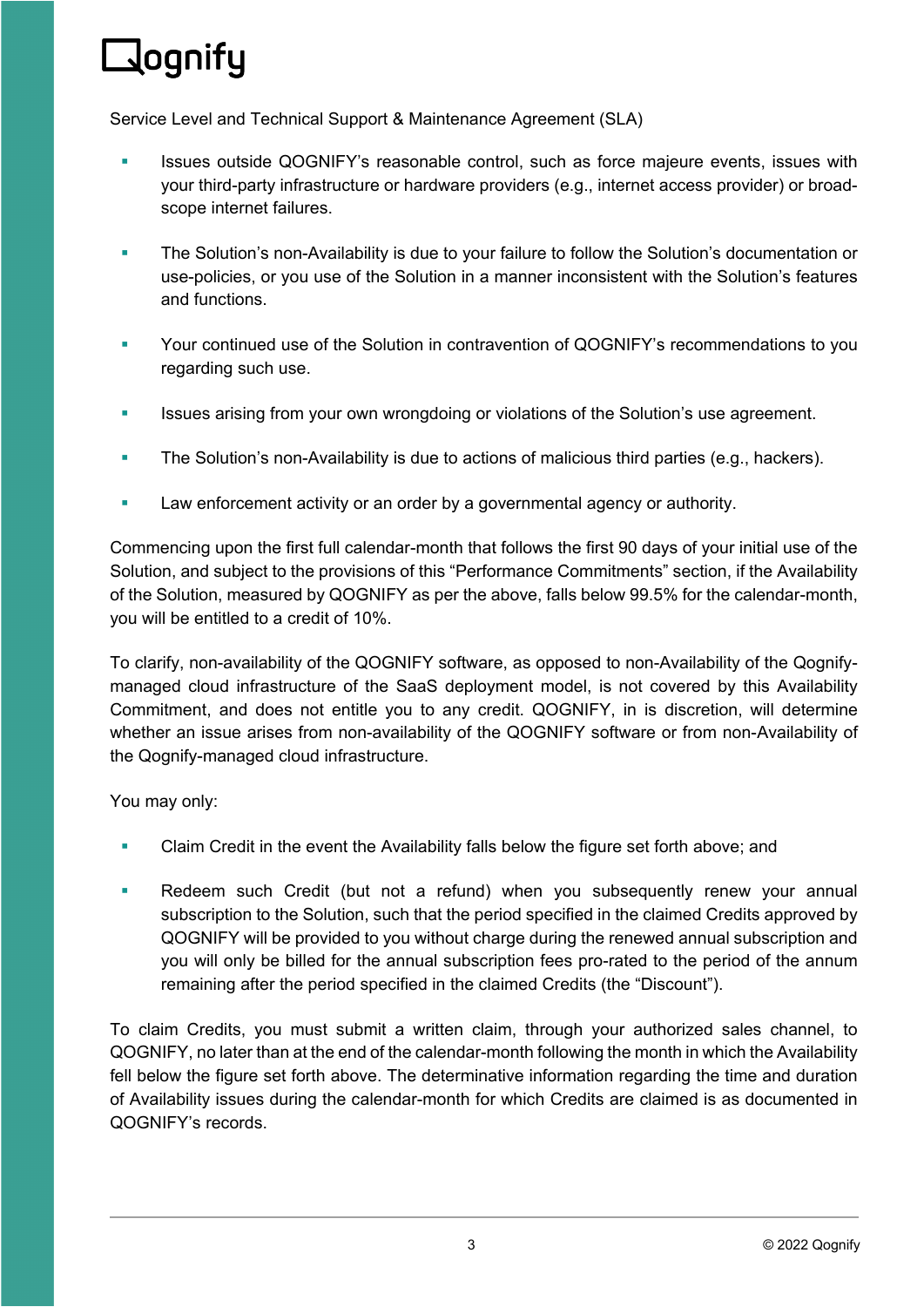### $\Box$ ognify

Service Level and Technical Support & Maintenance Agreement (SLA)

When QOGNIFY receives your claim, QOGNIFY will evaluate it together with all information available to QOGNIFY and will make a good-faith determination whether to approve the claim and as to and Credit(s) are owed (if any) according to the Credits set forth below. By and no later than 30 days following receipt of your claim, QOGNIFY will provide a reasoned notification through your authorized sales channel to you, in writing, as to whether the claim(s) are approved, and the aggregated amount of Credits (if any) owed therefrom, expressed as time calculated by multiplying the total number of hours in the month in which the Credit claim arose by the Credit percentage set forth in the above table for the level of reduced Availability corresponding to the claim. Pursuant to the abovementioned notification by QOGNIFY, QOGNIFY will provide the Discount through your authorized sales channel.

Where multiple Credits are approved as per the foregoing for a given month or throughout different months, they are added to past approved Credits and shall apply consecutively.

Credits that you do not claim as set forth (within the timelines set forth above) above and Credits not approved by QOGNIFY as set forth above will expire, and may not be claimed, redeemed or rolled over to any subsequent subscription terms. Credits for an occasion of Availability issues may not be claimed or redeemed more than once. Credit eligibility is the sole and exclusive remedy for QOGNIFY failure to meet the Solution's Availability commitment.

#### **3 Updates**

QOGNIFY will maintain the Solution with software updates which QOGNIFY generally makes available to all its SaaS customers. These updates generally enhance the Solution's features and performance or resolve bugs and errors in the Solution. These updates do not include any releases of program that QOGNIFY licenses separately to Customer. QOGNIFY retains full discretion regarding the frequency and scope of such updates.

#### **4 Scheduled and Unscheduled Downtime for Maintenance**

QOGNIFY may suspend the operation of the Solution for planned maintenance work ('Planned Maintenance') or for rectifying critical emergency issues ('Unplanned Maintenance').

QOGNIFY will only suspend the operation of the Solution for Planned Maintenance during off-peak business hours and will provide you with a prior written notice of at least 14 calendar-days before the Planned Maintenance. The notice will include information about the time and expected duration of the Planned Maintenance.

QOGNIFY will only suspend the operation of the Solution for Unplanned Maintenance to rectify critical emergency issues that in QOGNIFY's determination warrant prompt resolution that cannot be delayed until the next Planned Maintenance. QOGNIFY shall endeavour to provide you with such prompt or prior notice as is reasonably practicable in the circumstances. The notice will include information about the time and expected duration of the Planned Maintenance.